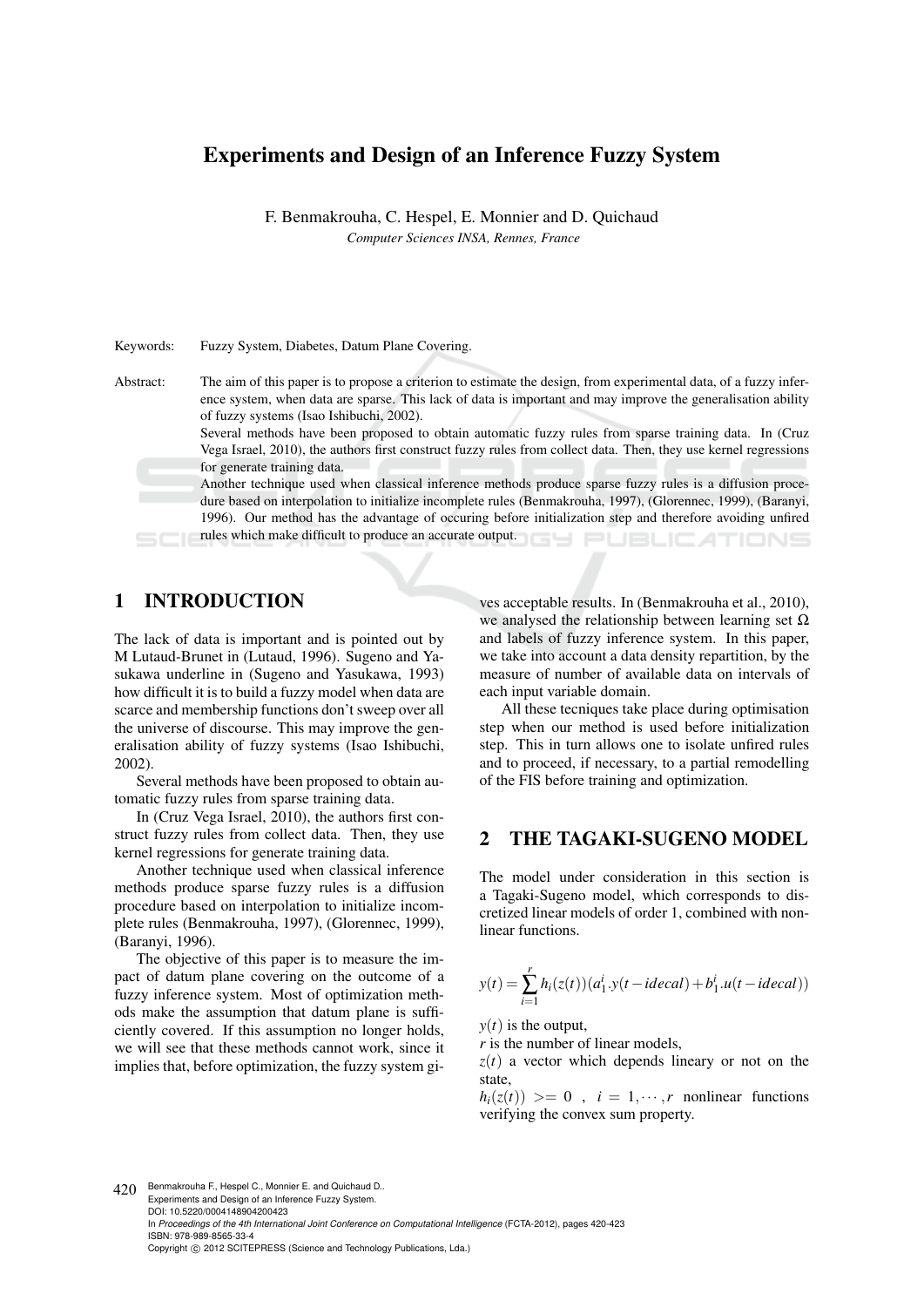*idecal* is the time lag between input and its effect, which is specially interesting in our application. We have measures about every five minutes and we admit that the effect of insulin (considered in our application)is fast and noticeable ten (idecal=2) minutes later, up to half an hour(idecal  $= 6$ ).

The determination of unknown parameters  $a_1^i$  and  $a_2^i$  is done by the algorithm of recursive least square.

## 3 APPLICATION TO THE INSULIN/GLYCAEMIA BEHAVIOR OF DIABETICS

#### 3.1 The Available Data

The correlated data "'insulin infusion delivery/glycaemia"' has been provided by the team of Pr. Pinget, CHU of Strasbourg. They concern the same person and the same insulin. The insulin infusion has been done by an intra-peritoneal route and the glycaemia has been checked by a subcutaneous sensor. Measures of glycaemia have been made every five minutes during 7 days, which corresponds to 1700 measures.

A bolus is a dose of insulin infused manually, in addition to the basic dose, since postprandial glycemia cannot be regulated satisfactorily. The insulin file contains crude data about basic insulin doses as well as boluses. So, a pretraitement of the insulin file has been necessary to produce a file of insulin delivery for the same person every five minutes.

#### 3.2 Experiments and Validation of the Model

The learning set is composed of the first measures(280 points) that corresponds to insulin infusion and blood glucose concentration of a patient during a day. We take  $7 (r = 7)$ linear models, considering that each model is valid about three and half hours. The mean square error(MSE)is calculated on the totality of the measures(1700 points).

We make experiments by changing the parameter *idecal* of the model, time lag between an input and its effect.

The test of our modeling method shows that we can predict the glycaemia over a long period (7 days), by considering glycaemia and insulin delivery 15 minute (resp 30-minute) before with an error of about 6%(resp 16%), which is a good result compared with current results. However, we see that results obtained

Table 1: First table.

| r | idecal | <b>MSE</b> |
|---|--------|------------|
|   | 2      | 0.04       |
|   |        |            |
|   | 3      | 0.06       |
|   |        |            |
|   | 6      | 0.16       |
|   |        |            |
|   | 24     | 1.02       |
|   |        |            |

are not so good in the last case, when we consider slow effect insulin (with 2-hours delay). In this case, our model has to be refined, by increasing its order.

### 4 DATUM PLANE COVERING

We propose a measure used to pre-validate a fuzzy model. We suppose that there exists a learning set  $\Omega = \{(\mathbf{x}_j, d_j)\}\$ , where  $\mathbf{x}_j$  is an input vector and  $d_j$ , the corresponding output. We also assume that the desired function f is defined in

$$
V = [a_1, b_1] \times [a_2, b_2] \times \ldots \times [a_p, b_p]
$$

Usually, to validate a fuzzy inference system, the mean square error (MSE) is calculated on a test set. If the MSE exceeds a threshold, then training is done, using a gradient method. This consists in modifying  $C_i$  at each presentation of examples from the error  $(y(\mathbf{x}_i)-d_i)$ .

Unfortunately, in case of model invalidation, we cannot determine never learned rules that cause the gap between the model and the real system. Moreover, if there is an insufficient covering of datum plane, training and finer splitting of input space are inefficient and useless. With the criterion proposed below, we estimate the datum plane coverage and we are able to isolate inactivated rules. Then, partial remodeling of the fuzzy inference system is possible. The study is investigating the relationship between a quantitative variable *X*, number of available data for each input, and a qualitative variable *Y*, labels of membership functions.

When designing a fuzzy system, we attribute to each input *I r* modalities (or labels) noted  $y_1, \dots, y_l, \dots, y_r$ . We note  $X^I$  the variable for the input *I* of average  $\bar{x}^I$  and variance  $\sigma_{\bar{X}^I}^2$ . We note  $\Omega^I$  the corresponding learning set . Each label  $y_l$  of *I* defines a subset  $\Omega_l^I$  of  $\Omega^I$ : we obtain a partition of  $\Omega^I$  in *m* classes. We note  $n_l^I = card(\Omega_l^I)$  and  $n^I = card(\Omega_l^I)$ . We have  $n^I = \sum_{l=1}^m n_l^I$ . Then, if we consider the restriction de  $X^I$  to  $\Omega^I_l$ )  $(l = 1, \dots, m)$ , we may define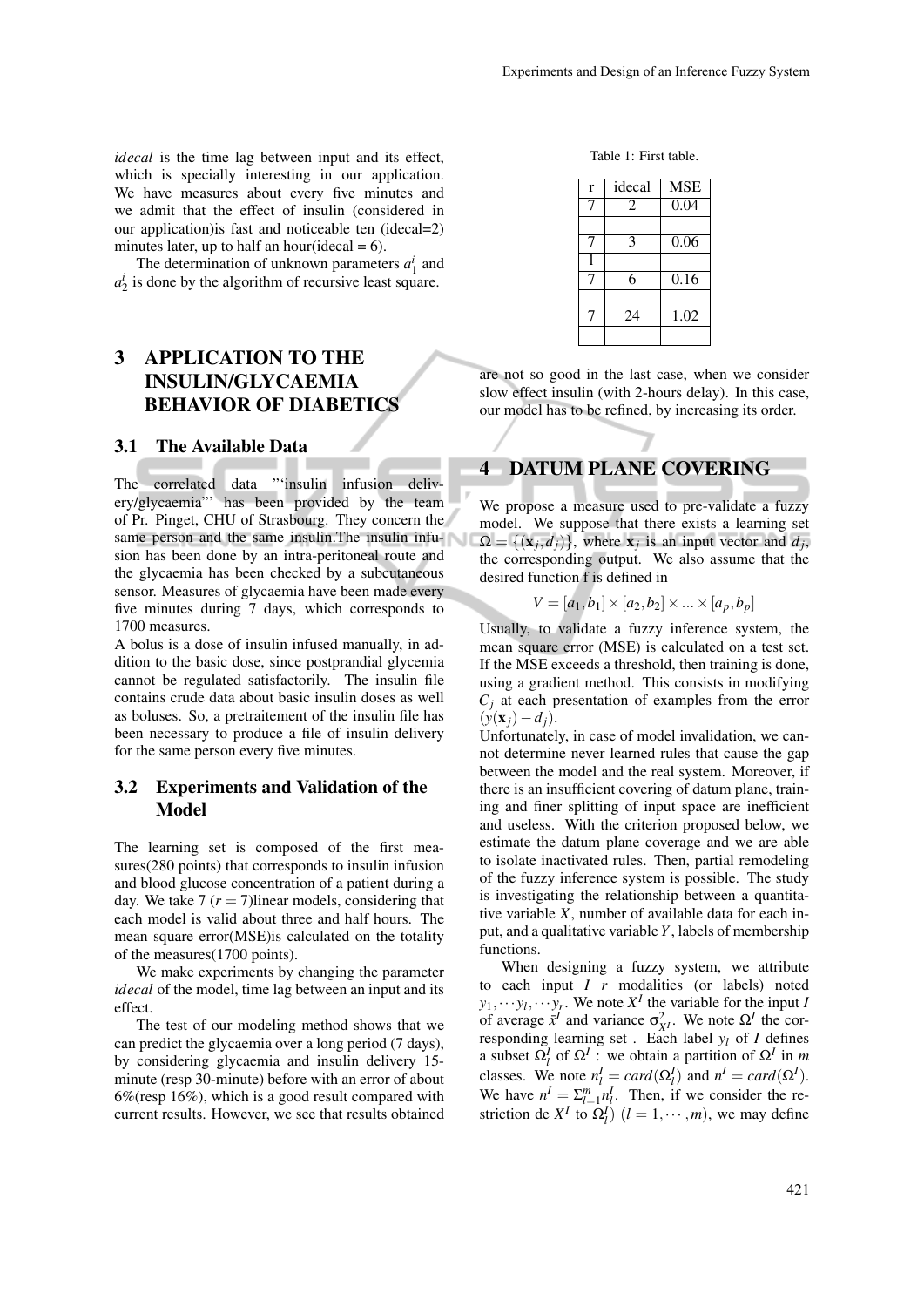the average (noted  $\bar{x}_l^I$ )and the variance (noted  $\sigma_{\bar{x}_l^I}^2$  of  $X<sup>I</sup>$  on this subset:

$$
\bar{x}_l^I = \frac{\sum_{\omega \in \Omega_l^I} X(\omega)}{n_l^I}
$$

$$
\sigma_{X_l^I}^2 = \frac{\sum_{\omega \in \Omega_l^I} (X(\omega) - \bar{x}_l^I)^2}{n_l^I}
$$

We have an index of connection between the datum plane coverage (for an input *I*) and the learning set defined by :

> $s^I =$  $\sqrt{\sigma_E^2}$  $\sigma^2_{XI}$

where

$$
\sigma_{X^I}^2 = \sigma_E^2 + \sigma_R^2
$$
 and

σ 2  $E^2 =$ ∑ *r l*=1 *n I l* ∗ (*x*¯ *I*  $\frac{l}{l}$  −  $\bar{x}$ *I* ) 2

and

$$
\sigma_R^2 = \frac{\sum_{l=1}^r n_l^I \ast \sigma_{X_l^I}^2}{n^I}
$$

*n I*

and

$$
\bar{x}^I = \frac{\sum_{l=1}^r (n_l^I * \bar{x}_l^I)}{n^I}
$$

This index of connection consists in detecting relationships between number of data of the learning set  $\Omega^I$  and  $r_I$  labels. This index is low if the features of these labels are not so different (Test 1). When this index is high, it points to that there is a bad repartition of membership functions (Test 3). This gives an information about the repartition of data of learning set  $\Omega^I$  between membership functions.

#### 4.1 Experiments

We have made 3 tests for the first input (with two triangular membership functions) using our application. We give in these array the features of these functions. We obtain for the first test a low index(0.035), the second a medium index (0.28) and for the last test a high index (0.84). In the third test, the first membership function is useless and the corresponding rules are inactived. So, we can suppress them without affecting results. We have made a 4th test where three (out of four) membership functions and the associated rules were unnecessary.

Table 2: First membership function.

| Test | Center | Left corner | Right corner |
|------|--------|-------------|--------------|
|      | 1.4    | 1.6         | 1.0          |
|      |        |             |              |
|      | 1.0    | 0.6         | 1.0          |
|      |        |             |              |
|      | 0.2    | 0.2         | 0.2          |
|      |        |             |              |

Table 3: Second membership function.

| Test | Center | Left corner | Right corner |
|------|--------|-------------|--------------|
|      | 2.6    | 1.0         | <u>J.Y</u>   |
|      |        |             |              |
|      | 2.6    |             | 0.9          |
|      |        |             |              |
| р    | 3.0    | 2.8         | 0.5          |
|      |        |             |              |

## 4.2 Graphic Representation TIME

We represent sets of data by Box & Whiskers Plots to underline the relation between number of data and labels of membership functions. The first figure (resp figure 2 and figure 3) corresponds to Test1 (resp Test 2 and Test 3).



Figure 1.

### 5 CONCLUSIONS

We have proposed a measure for detecting useless rules and thus pre-validating a fuzzy inference system. When the model is not pre-validated, we have not to carry out next steps, particularly optimization step.

We have shown that this criterion gives useful information about datum plane coverage.